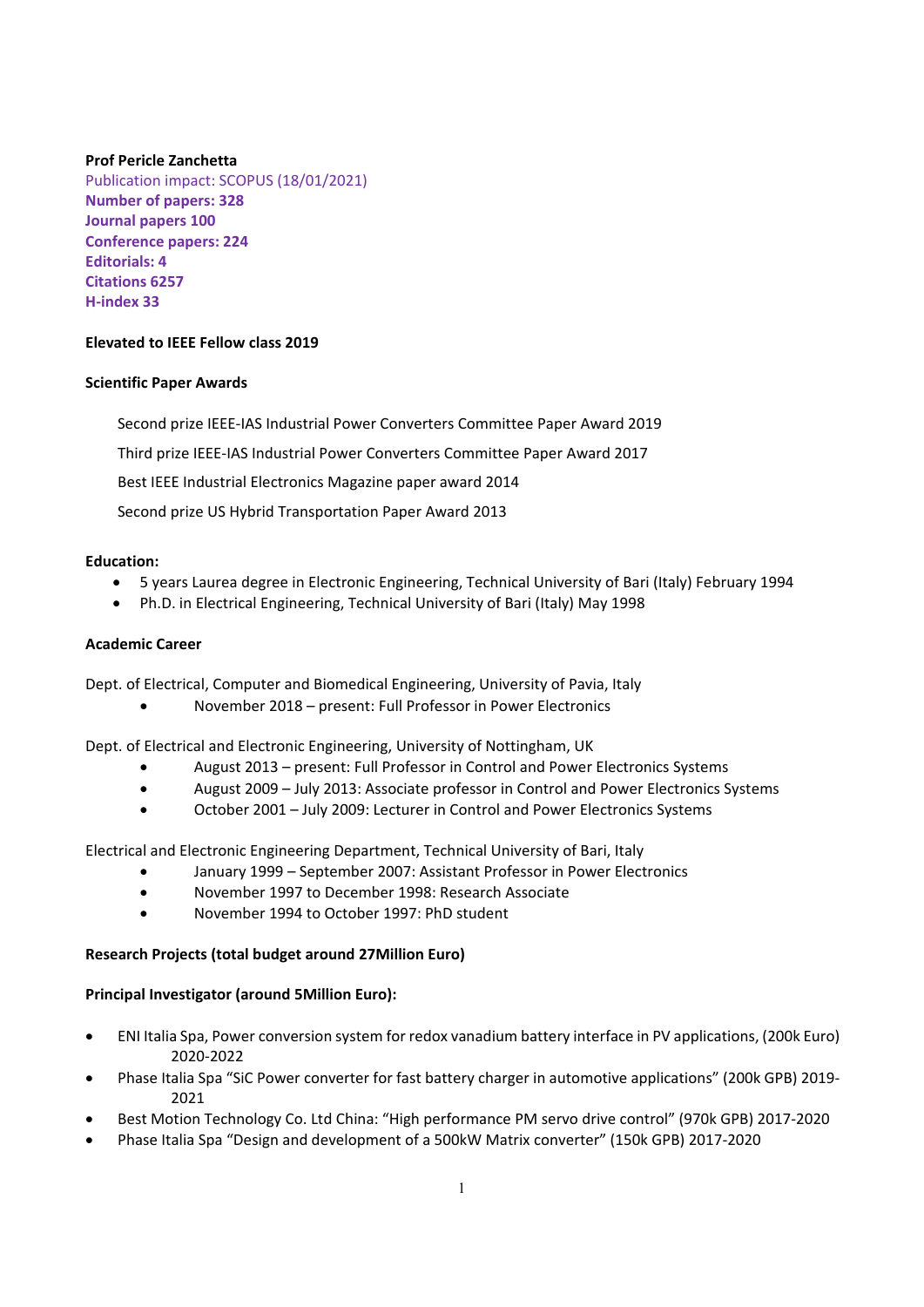- EPSRC GCRF "Smart Micro‐grid Systems for Remote Islands in the South Pacific" (20k GPB) 2017‐2018
- EPSRC Power electronics centre: "SiC open end winding PM machine drive for aircraft starter generator" (200k GPB)
- Nowforever Technology Co. Ltd China: "Advanced control of induction motor drives" (800k GPB) 2012‐2017
- IeMRC-Cummins generators "Fuel consumption Optimization of diesel generator power packs" (60k GPB) 2007 – 2010
- KTP Water Research Centre (WRc): Non-Intrusive load and efficiency monitoring for in service induction motors, (130k GPB) 2009 – 2011
- Water Research Centre (WRc): "Controlling energy costs using non-intrusive monitoring" (20k GPB) 2006 -2008
- University of Nottingham "Biologically Inspired System Identification for Materials Characterization in the Aerospace Industry" (12k GPB) 2005 – 2006
- USA army:"GA optimisation of a 400kW induction motor drive using a SiC inverter" funded by US Army (50k USD) 2004 ‐ 2006
- EU "Marie Curie Early Stage Training Area" Leading partner, (1600k Euro) 2004 ‐ 2008
- "Short Term Mobility" grant for researchers from the Italian CNR ‐ National Research Council (5k Euro)
- Ansaldo Trasporti Italy "Electromagnetic emissions produced by power converters in railway systems" (50K Euro). 1999 – 2000

# **Co‐investigator (around 22Million Euro):**

- EPSRC Power Electronics centre (10M GPB). 2014‐2019
- EU JTI (CLEAN SKY) (5M Euro)– 2009 2016
- EU (MOET) 2006 2009 (2M Euro)
- EU (UNIFLEX) 2006 2009 (1.9M Euro)
- EPSRC: PEMC group Nottingham Platform grant (1M GPB)– 2006 2009
- US army "Project AMSRL‐DS‐E/R&D 9780‐EE‐01 (70‐1s)" (400k USD) 2004‐2006
- "90kVA Matrix Converter Ground Power Unit" funded by AXA POWER (50k Euro) 2004
- EU "Marie Curie Early Stage Training Area" (800k Euro) 2002 ‐ 2004
- Italian Government "Low power electrical drives for home‐applications" (50K Euro) 2001 ‐ 2003
- Italian Government "LISAR: Development of Scientific Laboratory of Automation and Robotics" (300k Euro) 2001 ‐2003
- UK ministry of Defence "Development of a 40KVA matrix converter to provide aircraft ground power supply" (100K GPB) 2001 – 2003
- Italian Government "Cluster 13 Electromagnetic Compatibility" (700K Euros).2000 2003

### **Research Interests**

### **Power Electronics for Renewable energy systems, smart grids, and transportation, Electrical drives and Control**. In particular:

- Grid connected power converters
- Power converters for smart grids and renewable energy systems
- Power quality, active filtering and impedance estimation
- Stability and control of power electronics embedded networks, both in Energy and automotive/aerospace systems
- Reliability and diagnostic in power electronics and drives
- Advanced control of power converters and electrical drives ‐ Model Predictive Control and Repetitive Control
- Power Electronics and drives for automotive and aerospace applications
- SiC converters design and implementation
- AC power supplies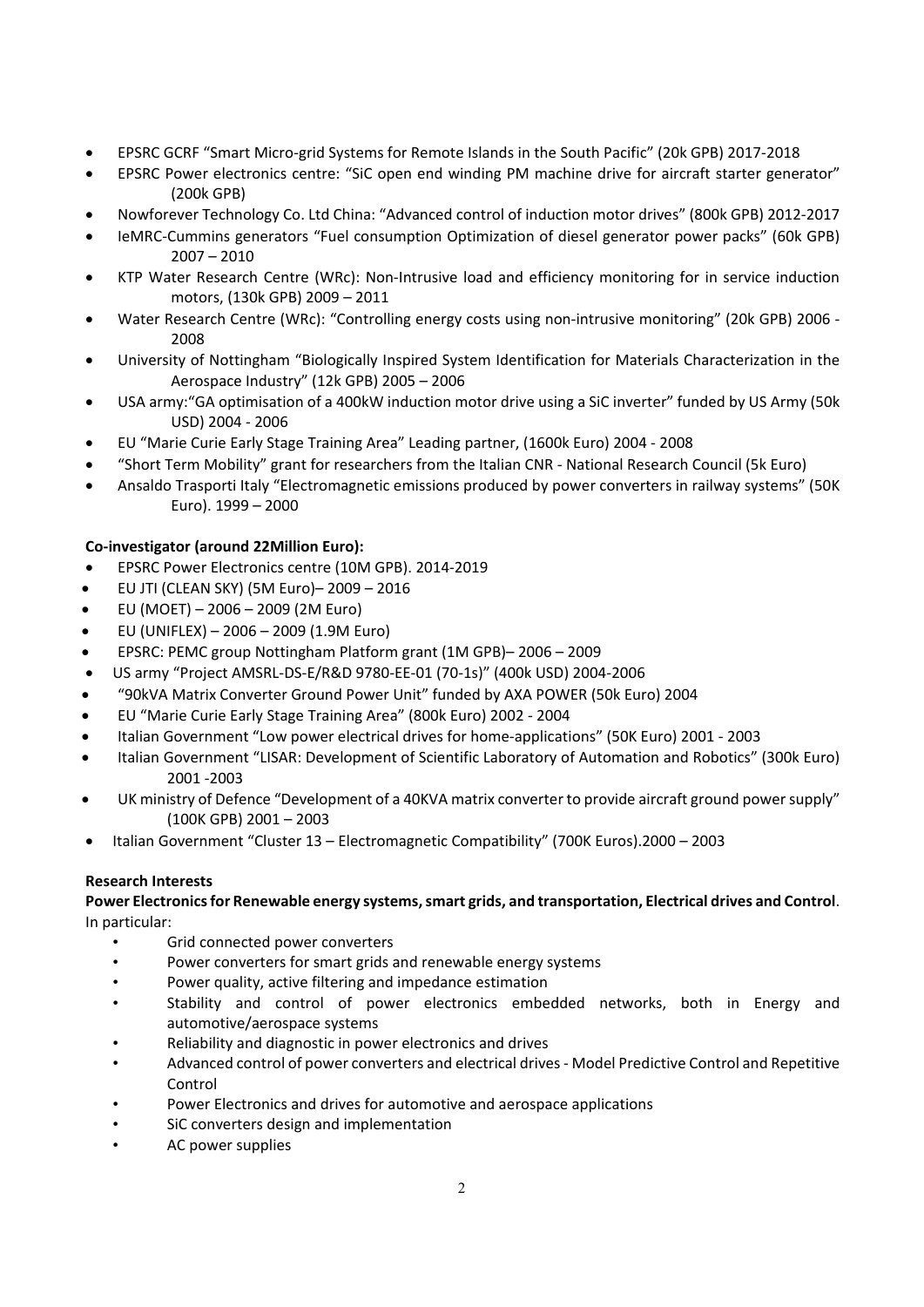- Matrix and Multilevel converters
- Control design, optimization and system identification using Heuristic Algorithms
- Modulation strategies for power electronics converters

# **Visiting professorships**

- February 2020: University of Tampere Finland
- June 2019, May 2016, March 2016, July 2014: University of Talca, Chile
- February 2019: Harbin Institute of Technology, China
- May‐June 2018, December 2016, Every January 2007‐2010: University of Roma Tor Vergata,

# Rome Italy

May‐July 2017, July 2016, December 2015, July 2015, May‐July 2013: University of Roma Tre,

# Rome Italy

- April 2017, April 2016, May 2014: University of Pavia, Italy
- September 2015: NTNU, Trondheim, Norway
- July 2014, May 2011, November ‐ December 2010: Technical University Federico Santa Maria, Valparaiso, Chile
- July 2014: University of Chile, Santiago Chile
- April 2014, April 2012: CPES, Virginia Tech, VA, USA
- March 2014: University of Nottingham Ningbo Campus China
- June October 2000, December 1999 March 2000: University of Nottingham, UK
- July 1999: ANSALDO Trasporti Naples (Italy)

# **International Activities**

- Editor in chief of the IEEE open journal of Industry applications from January 2020
- Member of the IEEE-IAS (Industry Applications Society) board of directors from January 2020
- IEEE IAS IPCSD (Industrial Power Conversion Systems Department) chair 2020‐2021
- IEEE –IAS IPCC (Industrial Power Converter Committee) Transactions chair 2018‐2022
- IEEE IAS IPCSD vice-chair 2018-2019
- Member of the Executive committee (Voting member) and of the International Scientific Committee of EPE (European Power Electronics) Association from 2016
- Technical Program Chair of the IEEE-ECCE 2018 conference, Portland USA
- 2016-2017 Chair of the IAS IPCC
- 2014-2015 Vice-Chair of the IAS IPCC
- 2012‐2013 Secretary of the IAS IPCC
- 2010‐2011 European Liaison of the IAS IPCC
- Vice Chair of IEEE ECCE Conferences from 2012 to 2017
- Associate Editor for IEEE transactions on Industry Applications from 2009, for IEEE transactions on Industrial Informatics 2011‐2019
- Member of the Technical Program Committee and Track Chair for IEEE IECON 2016 and IEEE ISIE 2010
- British Council delegate to Texas A&M University, Doha Qatar, March 2015
- Member of the organizing and Technical Program Committees IEEE ISIE 2010
- Invited speaker predictive control workshop, IEEE ICIT conference, Vina del Mar, Chile (March 2010)
- Tutorial "Automated Intelligent Control design for Power Electronic Systems and Drives" IEEE IECON 2006, IEEE ISIE 2007
- Guest editor IEEE transactions on Industrial Electronics Special Section "Optimization in Power Electronics, Electrical Machines and Drives" (2010‐2011).
- Guest editor IEEE transactions on Industrial Informatics/Industrial Electronics Special Section "Digital Control in Power Electronics and Drives" (2011‐2013).
- Topic Chair at ECCE conferences and IAS annual meetings from 2006 to 2011